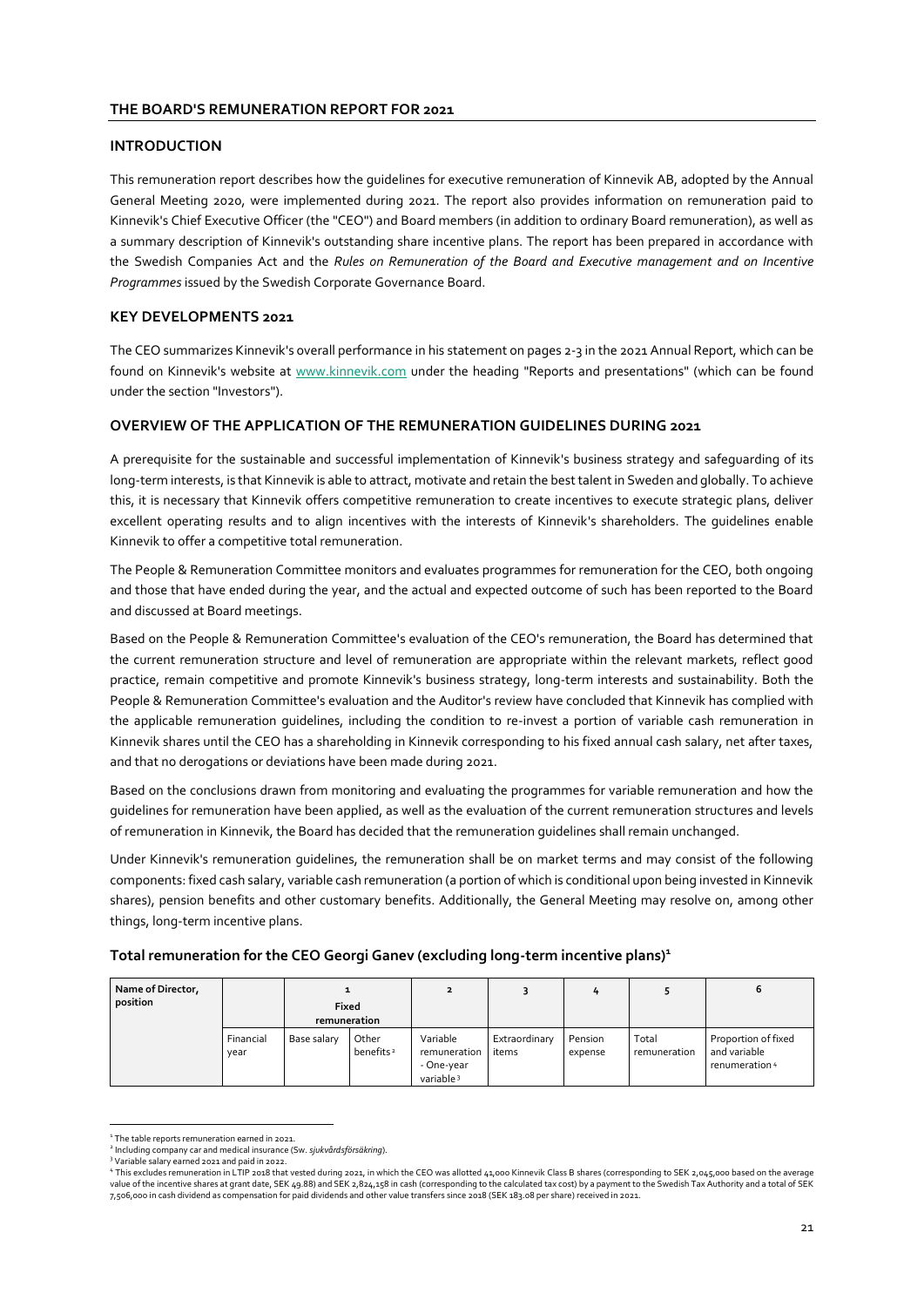| Georgi Ganev, CEO | 2021 | <b>SEK</b> | C <sub>1</sub><br>SEK | <b>SEK</b><br>.7.280.000 | n/a | <b>SEK</b> | $\sim$ $\sim$ $\sim$<br>SEK | 154.3%<br>$5.7\%$ /<br>45.7 |
|-------------------|------|------------|-----------------------|--------------------------|-----|------------|-----------------------------|-----------------------------|
|                   |      | 8,000,000  | 146,436               |                          |     | 2.400.000  | $\sim$ $\sim$<br>17.826.436 |                             |

### **Remuneration to one Board member outside his regular Board duties**

In addition to his regular duties as a Board member, Brian McBride provides advisory services in relation to Kinnevik's consumer services portfolio. For these services he is remunerated in addition to ordinary Board remuneration resolved by Kinnevik's Annual General Meeting. The consultancy fee paid by Kinnevik to Brian McBride during 2021 was SEK 828,000.

# **Application of performance criteria**

The performance criteria for the CEO's variable cash remuneration are determined at the beginning of the year and are tied to specific and measurable objectives. The majority of the targets are directly linked to objectively quantifiable results, whereas a minor subset of targets requires the Board and its People & Remuneration Committee to make a more qualitative assessment of a wide variety of factors and measurable data in determining whether a specific outcome has reached the level of success required.

To increase alignment with the interests of Kinnevik's shareholders, payment of part of the variable cash remuneration is conditional upon a portion of it being invested in Kinnevik shares. For 2021, the CEO was not required to re-invest part of his variable cash remuneration in Kinnevik shares as his current shareholding in Kinnevik exceeds his fixed annual cash salary, net after taxes. If the CEO's shareholding would not have met such threshold, he would have been required to re-invest 20 percent of his variable cash remuneration in Kinnevik shares.

Subject to restrictions that may apply under law or contract, Kinnevik has the authority to reclaim variable remuneration in whole or in part in the event it was paid on incorrect grounds, was based on information that was manifestly misstated, or in the event of material breaches of Kinnevik's Code of Conduct ("claw-back"). Fixed cash salary, pensions and other customary benefits may not be clawed back. The People & Remuneration committee has evaluated Kinnevik's performance and the CEO's performance, as well as the Auditor's report, and has concluded that no claw-backs are to be made for 2021. The performance criteria for variable cash compensation to the CEO for 2021 were established by the Board in December 2020 and were divided into three categories of objectives:

1. 70 percent of the variable cash compensation was dependent on performance against Kinnevik's corporate objectives, focused on short-term actions benefitting Kinnevik's long-term strategy (the "**Corporate Objectives**").

2. 15 percent of the variable cash compensation was dependent on performance against the CEO's individual objectives, focused on specific actions the CEO is uniquely responsible for (the "**Individual Objectives**")

3. 15 percent of the variable cash compensation was dependent on performance reviews and surveys from Kinnevik's Board, employees, and investee company representatives, including the Board's assessment of Kinnevik's performance in relation to its overarching strategic transformation set out in 2019 (the "**Reviews & Surveys**").

Kinnevik's ambition is to be the leading listed European growth investor. At the core of this ambition is our strategy to build and maintain a focused portfolio of growth businesses and to ensure that it remains dynamic, vibrant and able to deliver long-term sustainable returns through actively reallocating capital. We back young businesses that utilize technology to meet important needs for consumers in industries experiencing disruptive changes. The performance criteria for the CEO's variable cash compensation are all set to advance this strategy. In 2021, Kinnevik grew its Growth Portfolio<sup>5</sup> by 18 percent, (including net cash / (debt) and excluding the emerging markets assets) and reallocated capital at record scale through e.g. investing SEK 6.4bn, releasing 5.5bn in significant returns, and distributing Kinnevik's Zalando shareholding worth some SEK 50.9bn to Kinnevik's shareholders. Further, Kinnevik launched new D&I targets and made significant progress on its 2019 D&I targets by *inter alia* increasing the share of women on its investment team to 43 percent and investing 24 percent of the capital invested in new companies in female founded or led companies. Kinnevik also continued to the build out its portfolio platform efforts, working closely with portfolio companies and supporting them in key areas such as board and top management composition, leadership development, diversity and inclusion, and organizational design, with improved scores from our portfolio company satisfaction measurements. As a whole, 2021 was a highly successful year during which Kinnevik fundamentally shifted its portfolio towards younger, private growth companies, and

<sup>&</sup>lt;sup>5</sup> Growth Portfolio includes all portfolio companies excluding Tele2 and Zalando.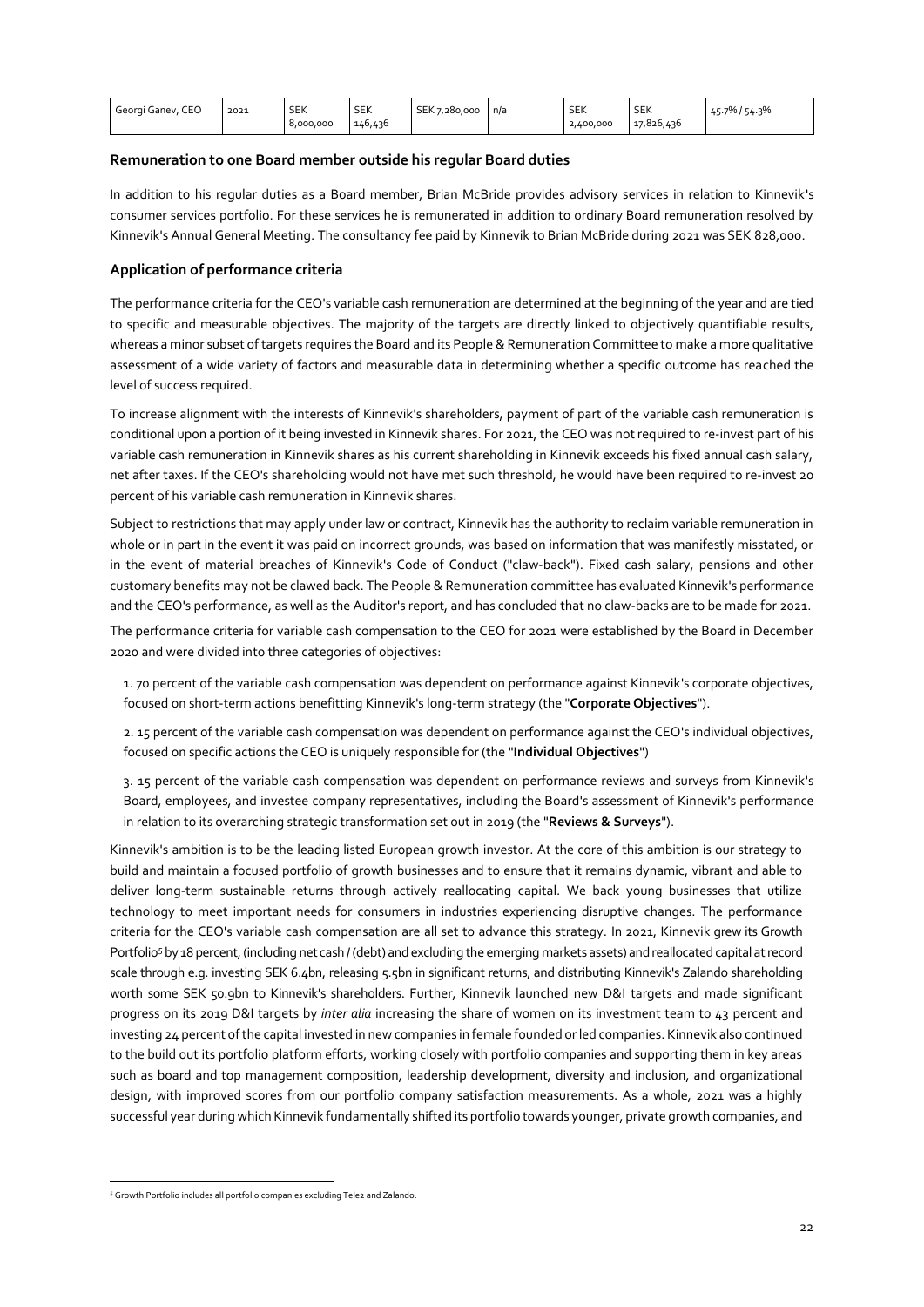made significant strides on executing its strategic transformation all the while generating total shareholder returns of 29 percent.

The Corporate Objectives for 2021 were divided into six categories consisting of, *inter alia*, what is outlined below.

| Name of Director,<br>Position | Category              | Relative weighting of the<br>performance criteria | a) outcome, and<br>b) actual award / remuneration outcome                                                                                                                                                            |
|-------------------------------|-----------------------|---------------------------------------------------|----------------------------------------------------------------------------------------------------------------------------------------------------------------------------------------------------------------------|
| Georgi Ganev, CEO             | Value Creation        | 30%                                               | a) 18% value growth in the Growth Portfolio, 79% value<br>growth in the private portfolio, per end of 2021 excluding the<br>emerging market assets<br>b) 24% / SEK 1,920,000                                         |
|                               | Capital Re-Allocation | 25%                                               | a) SEK 6.4bn invested and SEK 5.5bn released, well above<br>target levels<br>b) 25% / SEK 2,000,000                                                                                                                  |
|                               | <b>Equity Story</b>   | 5%                                                | a) Strong investor feedback with major shareholders accreting<br>their ownership stakes, positive survey results on clarity of<br>messaging<br>b) 5% / SEK 400,000                                                   |
|                               | Sustainability        | 5%                                                | a) Two additional companies measuring GHG emissions, 24%<br>of new capital invested in female founded or -led businesses<br>and updated D&I targets approved by the Board in December<br>2021<br>b) 4% / SEK 320,000 |
|                               | People                | 2.5%                                              | a) 2021 leadership and employee engagement measurements<br>met<br>b) 2.5% / SEK 200,000                                                                                                                              |
|                               | Platform              | 2.5%                                              | a) 2021 portfolio company satisfaction measurement met<br>b) 2.5% / SEK 200,000                                                                                                                                      |
|                               |                       | Total actual award/remuneration outcome           | 63% / SEK 5,040,000                                                                                                                                                                                                  |

The Individual Objectives for 2021 were divided into three categories consisting of, *inter alia*, what is outlined below.

| Name of Director,<br><b>Position</b> | Category              | Relative weighting of the<br>performance criteria | a) outcome, and<br>b) actual award / remuneration outcome                               |
|--------------------------------------|-----------------------|---------------------------------------------------|-----------------------------------------------------------------------------------------|
| Georgi Ganev, CEO                    | People                | 5%                                                | a) eNPS measurement marginally below target<br>b) 3% / SEK 240,000                      |
|                                      | Capital Re-Allocation | 5%                                                | a) Distribution of Zalando completed<br>b) 5% / SEK 400,000                             |
|                                      | <b>Equity Story</b>   | 5%                                                | a) International investor feedback and media measurements<br>met<br>b) 5% / SEK 400,000 |
|                                      |                       | Total actual award / remuneration outcome         | 13% / SEK 1,040,000                                                                     |

The Reviews & Surveys for 2021 consisted primarily of:

- Kinnevik's annual employee engagement survey including the annual Employee Net Promoter Score ("**eNPS**") measurement;
- a 360 review of the CEO by key Kinnevik employees;
- an external performance review of the CEO by investee company representatives and co-investors; and
- the Board's review of the CEO's leadership and commercial impact, and Kinnevik's performance against its longterm strategy.

The Board's and its People & Remuneration Committee's assessment concluded that the CEO reached all desired outcomes of the Reviews & Survey, corresponding to a 15 percent STI Award and SEK 1,200,000, including:

- Kinnevik's annual employee engagement survey showing improved results in 14 of 17 areas compared to 2020,
- the average 2021 eNPS amounting to 48, at an excellent level, and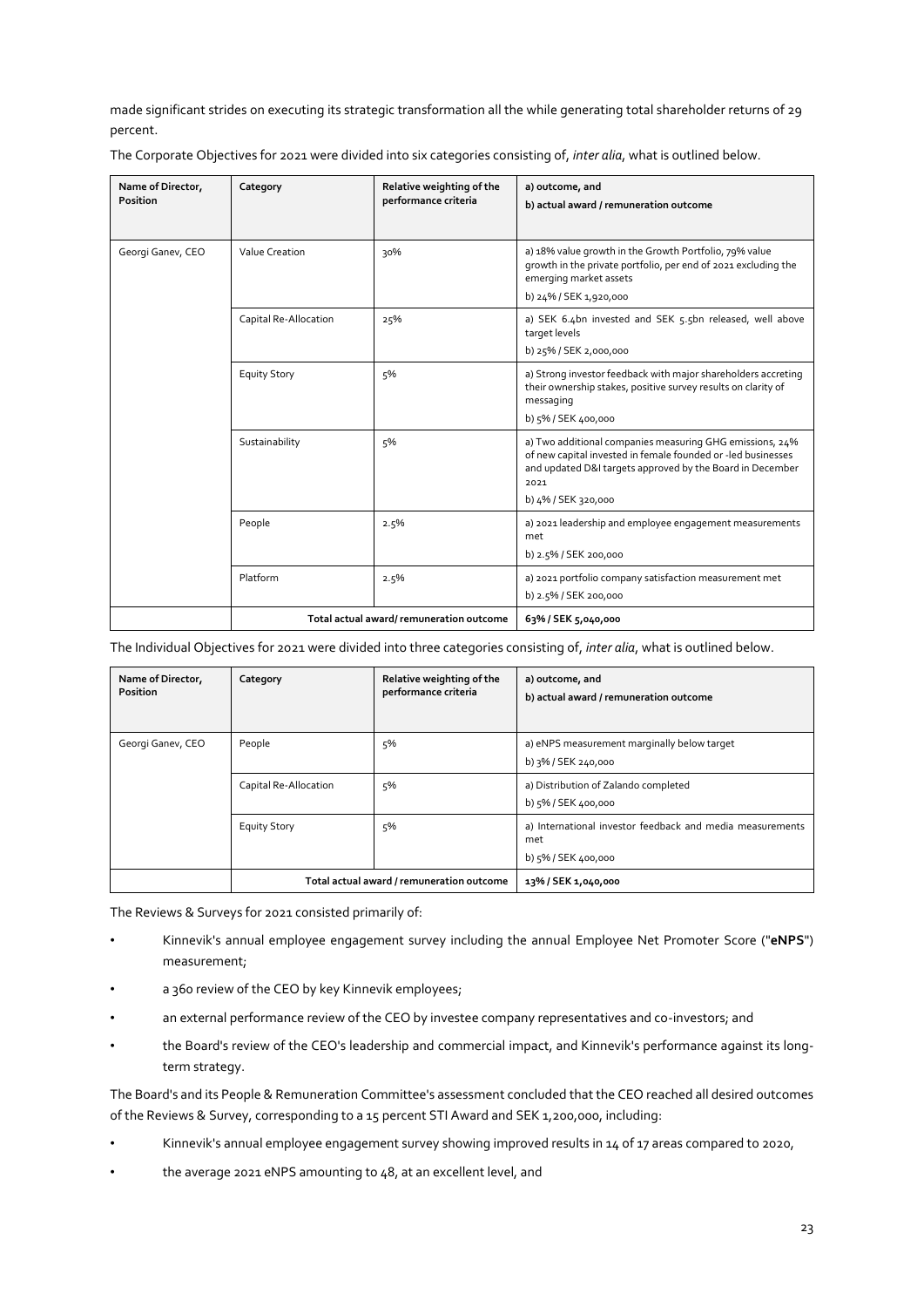• the 360 Review of the CEO, performed by employees and investee company representatives, providing support for the CEO's strong perceived qualities within e.g. commercial impact, leadership, communication, culture and values.

In total, the assessment of the CEO's performance across the three categories above led the Board and its People & Remuneration Committee to award the CEO a variable cash remuneration corresponding to 91 percent of his base salary for 2021, amounting to SEK 7,280,000.

# **Outstanding share and share-price related incentive plans**

A prerequisite for the successful and sustainable implementation of Kinnevik's business strategy and safeguarding of its long-term interests is that Kinnevik is able to attract, motivate and retain the best talent in Sweden and globally. To achieve this, it is necessary that Kinnevik offers competitive remuneration that creates incentives to execute strategic plans and deliver excellent operating results, and to align these incentives with the interests of Kinnevik's shareholders. Over the years, Kinnevik has implemented several long-term share and share-price related incentive plans for the employees. The share incentive plans are resolved upon by the General Meeting and prepared by Kinnevik's People & Remuneration Committee in consultation with major shareholders and external advisors.

From 2018, when Kinnevik introduced a new model for the share incentive plans for all employees in Kinnevik, the terms have been in substance the same, with simplifications made based on conclusions from monitoring the ongoing plans and adjustments of the performance conditions to reflect Kinnevik's portfolio evolution and its growth-focused investment strategy. Since 2021, the CEO and senior members of Kinnevik's investment team have the opportunity to acquire additional shares in the share incentive plans using their own capital, in order to further increase exposure to the long-term development of Kinnevik and Kinnevik's share price.

During 2021, Kinnevik had four ongoing share incentive plans (2018, 2019, 2020 and 2021, together the "LTIPs"). The LTIPs are based on a structure where the participants subscribe for or acquire incentive shares, divided into separate classes each with its own performance condition, which may be reclassified to Kinnevik Class B shares, subject to the fulfilment of these performance conditions and certain employment retention criteria. The four plans are ongoing, and since the performancebased conditions are measured over 3 and 5 years, a portion of the incentive shares in the 2019 plan may be reclassified during the third quarter of 2022. In addition, and as a one-off, the 2017 Annual General Meeting adopted a long-term, cashbased incentive plan for Kinnevik employees that have a direct impact on, and are working almost exclusively with, the value creation in Kinnevik's private portfolio (the "VCPP"). On 31 March 2022, the end of the VCPP measurement period, the value growth of the private portfolio was below the entry threshold of 8 percent IRR, hence no payment will be made to the participants. The CEO is not a participant of the VCPP.

Further, in February 2018, Kinnevik's largest shareholder Verdere S.à r.l. issued 200,000 call options to the CEO in order to further align his interest with Kinnevik's shareholders. Each option entitles the purchase of one (1) Kinnevik Class B share during a period of three months after a five-year period.

| Name of Director,<br><b>Position</b> | Share-price related<br>incentive plan | Allotment of incentive<br>shares, 3 years                  | Allotment and/or<br>acquisition of incentive<br>shares, 5 years | Total outstanding<br>incentive shares |
|--------------------------------------|---------------------------------------|------------------------------------------------------------|-----------------------------------------------------------------|---------------------------------------|
| Georgi Ganev, CEO                    | 2018                                  | 41,000 (re-classified to<br>Class B shares during<br>2021) | 28,000                                                          | 28,000                                |
|                                      | 2019                                  | 51,000                                                     | 36,000                                                          | 87,000                                |
|                                      | 2020                                  | 61,100                                                     | 62,400                                                          | 123,500                               |
|                                      | 2021                                  | n/a                                                        | 94,500 <sup>6</sup>                                             | 94,500                                |

Additional information on outstanding share and share-price related incentive plans, including details of the CEO's participation in such and the outstanding call options issued by Verdere S.à r.l., is available in Note 16 to the 2021 Annual Report, which can be found on www.kinnevik.com under the heading "Reports and presentations" (which can be found under the section "Investors").

<sup>&</sup>lt;sup>6</sup> Whereof 12,250 incentive shares of Class C 2021 and 12,250 incentive shares of Class D 2021 were acquired by the CEO at market value.